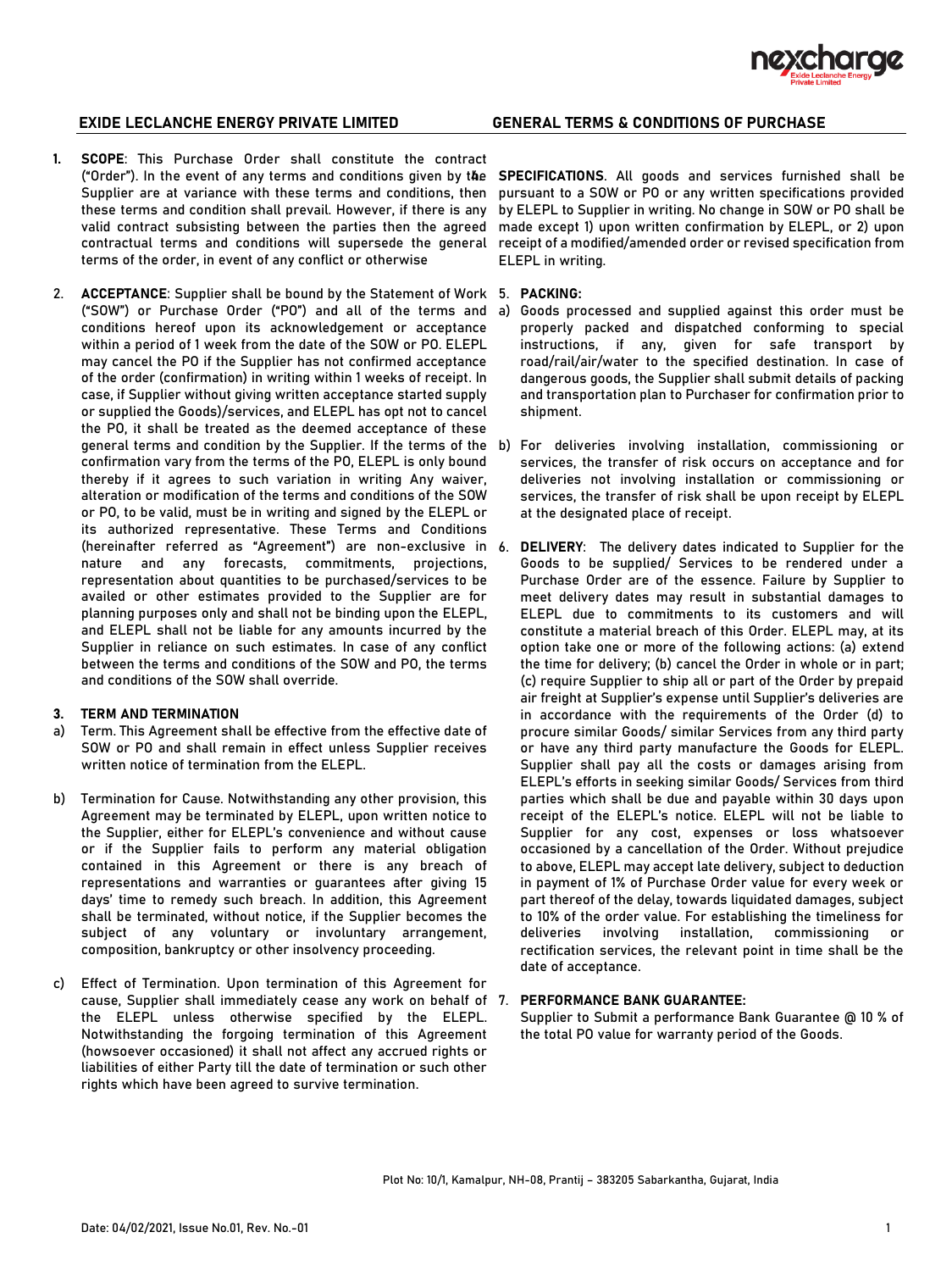

- 8. **AUDIT, INSPECTION AND TESTING RIGHTS**: Goods ordered here under should be new, merchantable quality, fit for their intended purpose and must conform to ELEPL's specifications or description as mentioned in SOW or PO or any other technical document, if any which has to be approved in advance by the ELEPL. All Goods purchased hereunder are subject to final inspection and approval by ELEPL either at the Supplier's premises or at the place of delivery indicated by the ELEPL, no prior approvals shall be binding upon ELEPL. Goods not accepted will be destroyed in case the Supplier fails to take back the same within a schedule timeline as mentioned in the written communication or returned to Supplier, both at Supplier's expense. Supplier is obligated to replace rejected Goods, except when specifically notified to the contrary by ELEPL. Supplier is also liable to reimburse the Production Price of the End Product failed during the inmanufacturing process due to the actual or alleged defects in the Goods supplied by the Supplier. Whereas (a) "End Product" means battery module/ battery packs manufactured from the Goods supplied by the Supplier (b) "Production Price" shall means the cost of the (i) supplied Good, or (ii) Non-Disassemble Fabrication increased by the direct cost of assembly. Payment for any Goods/Services hereunder shall not be deemed an acceptance thereof. Payments made to the Supplier for Goods/ Services rejected by ELEPL shall be immediately refunded to the ELEPL or a credit memo shall be issued by the Supplier in favour of ELEPL. All rejected Goods shall be destroyed with appropriate documentation provided to ELEPL as ELEPL may require. Under no circumstances shall Goods rejected by ELEPL, or any portion thereof, be arrangements between ELEPL and Supplier, ELEPL, or its designated representative, shall have the right, at periodic intervals and during reasonable business hours, to (1) examine all records of Supplier insofar as they relate to the supply arrangements between Supplier and ELEPL; and (2) inspect, analyze and test (including, but not limited to, cut and open analysis) Supplier's goods and means and methods of 12. **CONFIDENTIALITY** production of goods. Such audit, inspection and testing rights of ELEPL shall include rights of access to fields, packing houses, manufacturing facilities and any other facilities owned or operated by Supplier or by third parties who handle or otherwise manage Supplier's goods.
- 9. **QUALITY ATTRIBUTES TESTS**: At any time and from time to time, at ELEPL's request, the Supplier shall, at Supplier's expense, conduct quality attributes tests in accordance with ELEPL standards and methodology. The Supplier shall report the results of such tests to ELEPL in writing.
- 10. **SUPPLIER REPRESENTATION AND WARRANTIES:** Supplier represents and warrants that:
- a) Supplier and Supplier's employees are fully licensed and certified as customary or required by law or industry practice.
- b) Supplier has already done and shall continue to do preemployment screening and background verification of all its employees to check for any criminal antecedents, activities, criminal convictions before they are deployed at ELEPL's locations. Supplier shall not engage any such person with criminal background for rendering the services at ELEPL premises. Further the Supplier shall also ensure that its employees if deployed at ELEPL's premises shall maintain the

confidentiality of the information, data, records etc. shared by ELEPL to such employee, in this regard the employee of the Supplier shall sign a separate Non-Disclosure Agreement with ELEPL and adhere to the same to maintain the Confidential Information of ELEPL

Supplier expressly warrants that all Goods covered by this order will be in strict accordance with all of ELEPL's specifications or descriptions, and will be of good material and workmanship, and free from all defects whatsoever. This warranty shall be in addition to any other warranty given to ELEPL by Supplier or provided for by law including implied conditions as to quality or fitness.

- d) No Goods sold hereunder shall infringe upon the intellectual property rights or interests of any third party. Any attempt by Supplier to limit liability or to restrict, exclude or modify the application of warranties provided for by law shall be of no effect.
- e) The said goods/services delivered by the Supplier shall be identical to the sample specification given by the Supplier.
- f) ELEPL reserves the right to inspect the Goods or Services at any time prior to acceptance. However, ELEPL's inspection or failure to make inspection, acceptance or payment of purchase price, or both, shall not limit, waive or terminate any warranties, express or implied.
- g) If Goods / Service do not conform to the above warranties, ELEPL may, at its option and in addition to other remedies, require re-performance of Services or re-supply of Goods, as the case may be, credit or refund, as ELEPL will direct.
- h) Supplier will reimburse the ELEPL for all costs and expenses in connection with the defective or otherwise nonconforming Services
- resold to any third party. During the term of any supply 11. **NO EMPLOYEE SOLICITATION**: During the Term of this agreement and for one (1) year after expiry/termination of this agreement, Supplier shall not directly or indirectly, in any capacity induce or attempt to induce any officer, director, employee, consultant or contractor to terminate his/her relationship with the ELEPL.

- a) The Supplier shall cause its employees, agents and representatives (collectively, "Supplier Parties") to treat as confidential all information and data, of whatever nature, relating to ELEPL, including (but not limited to) Specifications, ELEPL's operations, policies, procedures, techniques, accounts, personnel, other contractors and customers, disclosed by ELEPL or used by ELEPL in carrying on its business, as well as all proprietary information of ELEPL (collectively, "Confidential Information").
- b) Non-disclosure. The Supplier and shall cause Supplier Parties not to disclose any Confidential Information to any third party. The Supplier and Supplier Parties shall disclose Confidential Information to Supplier Parties only to the extent that such Supplier Parties have a need to know such information in connection with the performance of Supplier's obligations under its supply arrangements with ELEPL.
- c) Return of Materials. All documents and other tangible objects containing or representing Confidential Information which have been disclosed by ELEPL to the Supplier, and all copies thereof which are in the possession of Supplier or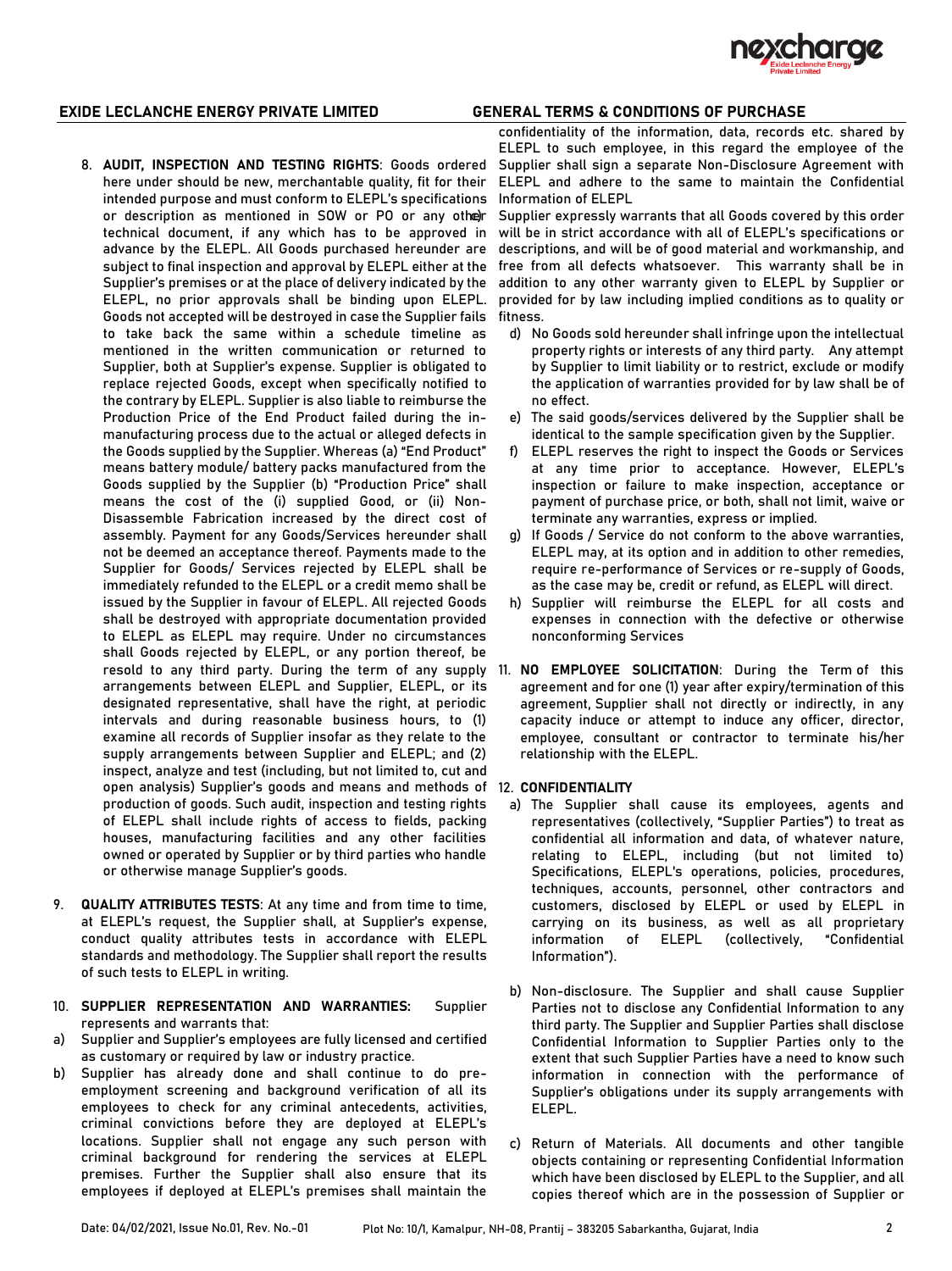

Supplier Parties, shall be and remain the property of ELEPL and shall be promptly returned or destroyed as and when directed by ELEPL. If requested by ELEPL, upon such return or destruction, Supplier shall certify in writing that all Confidential Information and any copies thereof have been returned or destroyed.

- **13. PAYMENT:**
- a) **Payment:** ELEPL shall pay the undisputed invoice only upon receipt of the Goods) as per the specification as set forth1b **INSURANCE**: and include, unless otherwise specifically provided in the Contract, shipping, packaging, labeling, custom duties, taxes, storage, insurance, boxing and crating. No additional charges of any type shall be added without the ELEPL's express written consent. No interest or other charges shall be owed by ELEPL with respect to any SOW or PO or invoice, whether claimed by reason of late payment or otherwise. Payment of any invoice by the ELEPL does not affect ELEPL's right to exercise any remedy for breach of the Contract. The due date for any payment shall be 60 days after receipt of a correct and undisputed invoice unless agreed otherwise in (i) Purchase Order payment term or (ii) as per any law in force.
- b) **Statutory Compliance:** The invoices should be in compliance with all applicable law in force at all times.
- c) **Deductions**. ELEPL may deduct from any payments to the Supplier any amounts owed by the Supplier to the ELEPL under the Contract including, without limitation, any damages for breach to which the ELEPL is entitled, any charges or penalties for non-compliance with the ELEPL's requirements, and any amounts otherwise owed to the ELEPL under the present PO/SOW or earlier PO/SOW.
- d) **Balances Owed by the Supplier**. In the event that the Supplier owes ELEPL any amounts, the Supplier agrees to pay such amounts to ELEPL as mentioned in the written communication from ELEPL
- 14. I**NDEMNIFICATION:** Supplier agrees to defend, indemnify, and hold harmless ELEPL, and its directors key managerial personnel, employees officers and customers from and against any and all proceedings, demands, losses, liability, damages, costs, attorneys' fees or other expenses incidental thereto of any kind and nature whatsoever arising out of or relating to (i) any claims 16. **OWNERSHIP:** or suits for violation of intellectual property rights, (ii) noncompliance with statute, (iii) bodily injury or death to any person (iv) any loss or damage to or destruction of property, (iv) breach or nonfulfillment of any of the terms and conditions of this document, or SOW including any express or implied warranties or obligations of Supplier including any Claim, brought by a third party asserting matters which, if true, would result in such a breach or non-fulfilment (vi) any fraud, negligence, willful misconduct, intentional acts or omissions of the Supplier or Supplier's personnel as finally adjudicated by the court of competent jurisdiction, , (In the event of any claim, demand, action or proceeding being commenced against ELEPL by reason of any of the above matters, ELEPL agrees to give Supplier prompt written notice thereof, Supplier agrees to assume the defense of any and all such claims and suits and will pay all costs and expenses, including attorneys' fee incidental thereto. The indemnity in this clause is a continuing indemnity and survives termination or expiration of this order.

- the SOW or PO. Prices set forth in a SOW or PO are complete a) Supplier shall obtain and maintain in effect at its own cost and expenses following Insurance(s)
	- i. Employees' Compensation Act Insurance or the Employees' State Insurance.
	- ii. Commercial General Liability Insurance (CGL) including Product liability insurance as applicable to accidents or occurrences resulting in total or in part from the use, storage or condition of Supplier's products, either by means of a broad form Supplier's endorsement with ELEPL named as additional insured, or by directly naming ELEPL on the policy itself.
	- iii. Public Liability Insurance if CGL does not cover this statutory insurance.
	- iv. Marine/Transit Insurance covering transit of all goods from the Supplier's factory/warehouse to ELEPL's factory.
	- b) Above Insurance coverage shall be in an amount and with an insurer satisfactory to ELEPL.
	- c) Supplier shall furnish to EIL, copies of all insurance policies and shall always keep the same valid and subsisting.
	- d) The Supplier shall obtain such insurance before signing off this Agreement. The insurance obligations of Supplier herein shall survive the completion or termination of any Purchase Order under the Contract. The purchase of insurance and furnishing of any certificates shall not limit Supplier's obligations hereunder.
	- e) In the event of recall or other condition requiring indemnification of ELEPL, Supplier shall comply completely will all requirements of ELEPL and provide such information and assistance as ELEPL may require without additional payment.

a) Unless otherwise agreed in writing, All rights, title, and interest in and to the Services described in the SOW ("Work Product"), including all the tangible copies thereof, shall belong exclusively to the ELEPL and the ELEPL will be the exclusive owner of all intellectual property rights which may be applicable to the Work Product, including without limitation all designs, copyrights, patents, source code, object code, trade secrets, trademarks, service marks, trade dress and other similar rights and all present and future rights of any kind pertaining to all such Work Product whether or not such rights are now known, recognized or contemplated, together with any related goodwill (collectively, "Intellectual Property Rights"). Supplier hereby assigns all work product and its underlying intellectual to the ELEPL. During and after the term of this Agreement, Supplier will provide the ELEPL with all assistance reasonably required to perfect any such rights, title, and interest the ELEPL 's ownership of the Work Product. Supplier shall not (a) file any application for registration of such Intellectual Property Rights; and (2) supply any product manufactured with such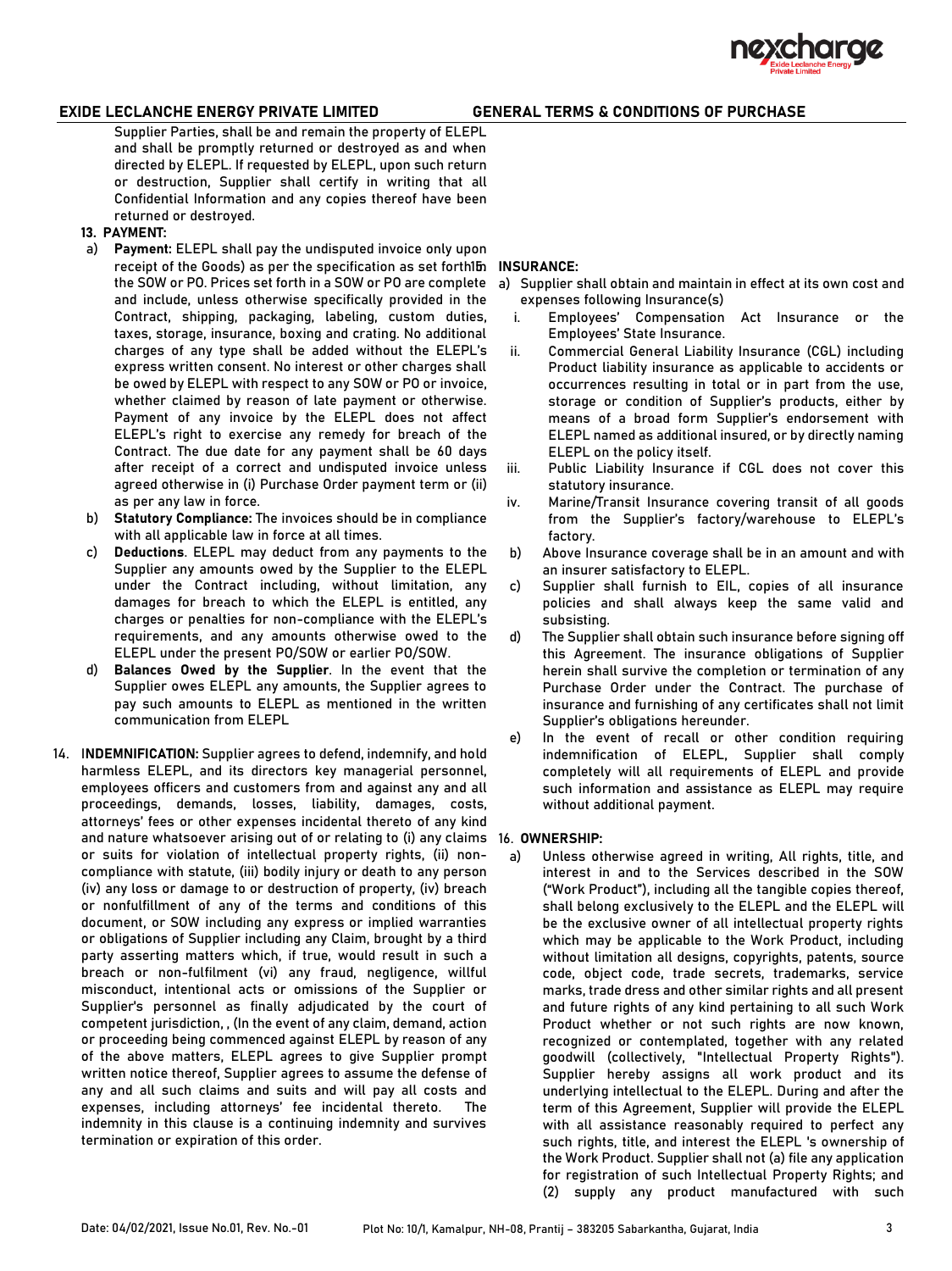

Intellectual Property Rights to any third party.

- b) The Supplier shall assign to the ELEPL all rights to use and exploit (make, sell or offer for sale), as ELEPL sees fit, any intellectual property rights (e.g., patents, designs) belonging to the Supplier or its affiliates, if any, in relation against this PO.
- c) If the Goods, Work Good or Services, in whole or in part, is held to be constitute an infringement of any rights of the Intellectual Property Rights of a third party, and their provision or use by ELEPL as permitted under this document or SOW is enjoined or prevented, in whole or in part, by a court order whether interim or otherwise, judgment or decree, then the Supplier shall, at its own and sole expense, use all best efforts to achieve one of the following alternatives within a period of 30 (Thirty) days from such court order:
- Procure for Licensee the right to continue using the affected Goods, Work Product or Services as per the terms of the SOW; or
- Modify, replace, or amend the affected Goods, Work Product or Services so that it/they no longer constitute an infringement without affecting the technological efficacy of the said Goods, Work Product or Services
- d) If the Supplier is unable to secure either options under clause 14(c ) then the Supplier shall indemnify and hold harmless ELEPL and its successors, assignees, agents, contractors and customers against any and all damages, party's claim, administrative fine, cost expenses or any other damages based on any actual or alleged infringement of intellectual property rights in connection with the said Good, Work Product & Services.
- 17. **COMPLIANCE WITH LAWS**: The Supplier shall comply with all applicable federal, state and local laws, rules and regulations 21. **DISPUTE RESOLUTION**: Each party shall appoint one or more with respect to the products to be furnished hereunder. Suppliers of materials identified as "hazardous" by any Indian government agency and which may be part of this order must provide ELEPL's Material Safety Data Sheet or equivalent. Labeling requirements for materials must include a minimum of: Product identity, Name and Address or Manufacturer and/or Distributor, required Hazard information and warnings. Supplier shall assure that all Goods or Services conform to legal and regulatory requirements at point of ultimate sale upon advice by ELEPL of the location of such sale.
- 18. **TAXES:** It is to be noted that Supplier are required to discharge all the taxes, cess and duties including but not limited to GST **22. FORCE MAJEURE** which are charged on an invoice/claimed from ELEPL and payable to the Government on their respective due dates. Supplier are also required to ensure complete compliance in this regard as per the applicable law in force in India. In the event of any default, noticed by ELEPL in adhering to the aforementioned obligations, either from its own enquiry or from an enquiry from any statutory authority or on account of any disallowance of any input tax credit to ELEPL, ELEPL reserves its right to recover or deduct the tax amount so defaulted along with interest and

penalty as per the applicable laws, without prejudice to any other remedies available to the ELEPL. Furthermore, the payments will be released to you only after all the relevant documents as required by ELEPL and the statutory authorities to receive the tax input credit has been duly submitted by Supplier to the ELEPL.

### to the processed goods/products supplied by the Supplier 19. **REMEDIES AVAILABLE FOR BREACH:** The ELEPL Remedies for Breach.

- a) In the event of any breach of the Agreement by the Supplier and subject to the other terms of the Agreement, the ELEPL may at any time, as to any or all Goods, without authorization from Supplier and in addition to any other remedies ELEPL may have:
	- i. Accept Goods.
	- ii. Cancel any Purchase Order.
	- iii. Reject and return Goods to the Supplier at Supplier's expense.
	- iv. Refuse to receive Goods.
	- v. Revoke a prior acceptance of Goods and return Goods to Supplier' at Supplier's expense; and/or
	- vi. Rectify the defect in the Goods on its own at Supplier's expenses.
	- vii. In the event the breach is an early shipment of Goods, reject and return the Goods to Supplier' at Supplier's expense to be held by Supplier' for the ELEPL until the original date specified.
- b) The remedies herein reserved shall be cumulative and in addition to remedies provided by law or in equity.
- c) In no instance will the ELEPL be liable to the Supplier more than the actual Purchase Order cost, less applicable discounts, and other deductions. Furthermore, the ELEPL will not be liable to Supplier for any punitive, special, incidental, or consequential damage of any kind.
- loss, cause of action, attorney fees, arising from a third 20. CHOICE OF LAW. This Agreement will be governed by and construed in accordance with the substantive laws of India without reference to any conflicts of law principles thereof. Exclusive jurisdiction and venue of all disputes arising out of or relating to this Agreement shall be in any court of Prantij/Ahmedabad.
	- responsible persons to administer this Agreement. In the event of a dispute, those persons shall work in good faith in to resolve the dispute during the course of thirty (30) days. If a resolution cannot yet be concluded during that 30-day period, it shall be settled by binding arbitration through a sole arbitrator mutually appointed between the Parties and shall be governed by Arbitration and Conciliation Act, 1996. The seat of such arbitration shall be in Gandhinagar in case of Domestic Supplier or Mumbai Center for international Arbitration ("MICA") in case of International Supplier. The proceedings shall be conducted in English.

- a) ELEPL shall be under no liability for failure to accept the deliveries of goods, if such acts of failure are due to any act of God, fire, earthquake, floods, or any natural calamities or pandemic, epidemic, or transportation embargoes, civil commotion, riots, violence, acts of terrorists, state enemies, or any other similar reasons or circumstances beyond the control of the Purchaser.
- b) Such occurrences shall be informed in writing by the